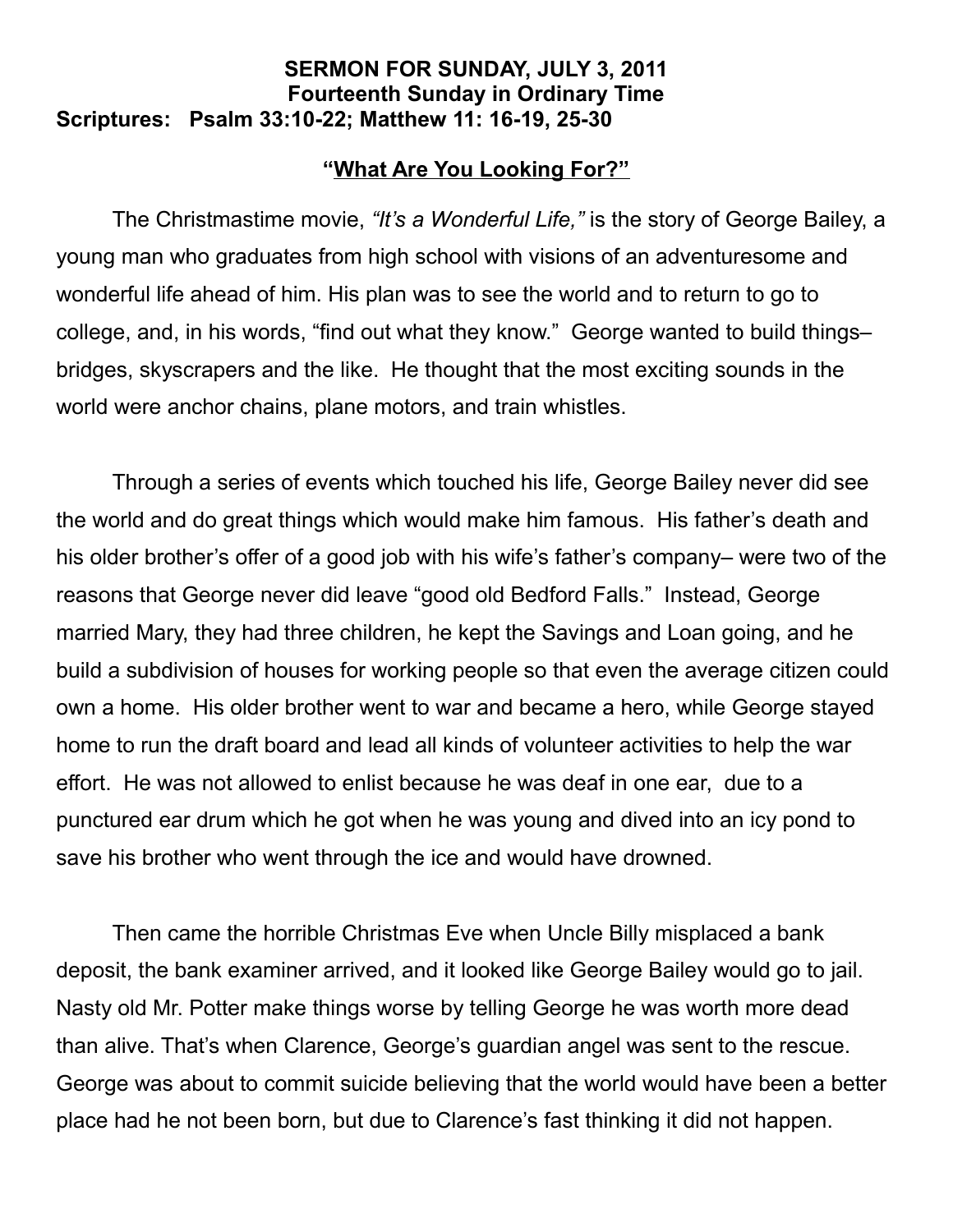Through the eyes of the guardian angel, George is made to see that all along the way he has been `an important influence on the lives of many other people. The final scene of the movie is a heartwarming Norman Rockwell-like picture, the kind that director Frank Capra was so good at creating. George Bailey discovers that he has indeed had a wonderful life, even though it is nothing like the one he had planned for himself.

Jesus had some cutting words for his listeners. He said that they were children who sit around wanting something, but when they get what they want they are almost immediately wanting to try something else. It makes me think of one of my grandsons who when he was around five or six years old loved to do what he called "arts and crafts." I had a large box full of paper, scissors, crayons, markers, stickers, glue, glitter, paint, and all the kinds of stuff which are supposed to spark creativity. For each arts and crafts session, I would spend time spreading out newspapers to protect the table surface. Then, I would lay out the materials, etc., and it would take some time to do it. The grandson would begin right away to create something or other. By the time I finished laying everything out, he would have finished his project– usually something involving a lot of glue and spilt glitter. (Why do kids like glue and glitter so much?) He'd say to me, "Grandma, can we bake cookies now?" or "Can we go outside now?" I had the feeling with him that I was always a few steps behind trying to catch up.

Jesus explained the problem. He said, look what you did with John the Baptist. John was a wild-looking man who wore animal skins, had a long straggly beard and ate weird food like locusts dipped in honey. He was formidable to behold and to listen to. John did not spare people's feelings. He called them a "generation of vipers" and told them they better repent, or else! John was a Nazarite, not Nazarene which means being a citizen of Nazareth. A Nazarite was someone who was dedicated to God, and who did not cut the hair on his head, did not drink alcohol, and did not touch dead bodies. John the Baptist was probably thin, austere, and certainly not the kind of person people invited to their homes for a delicious dinner and friendly conversation.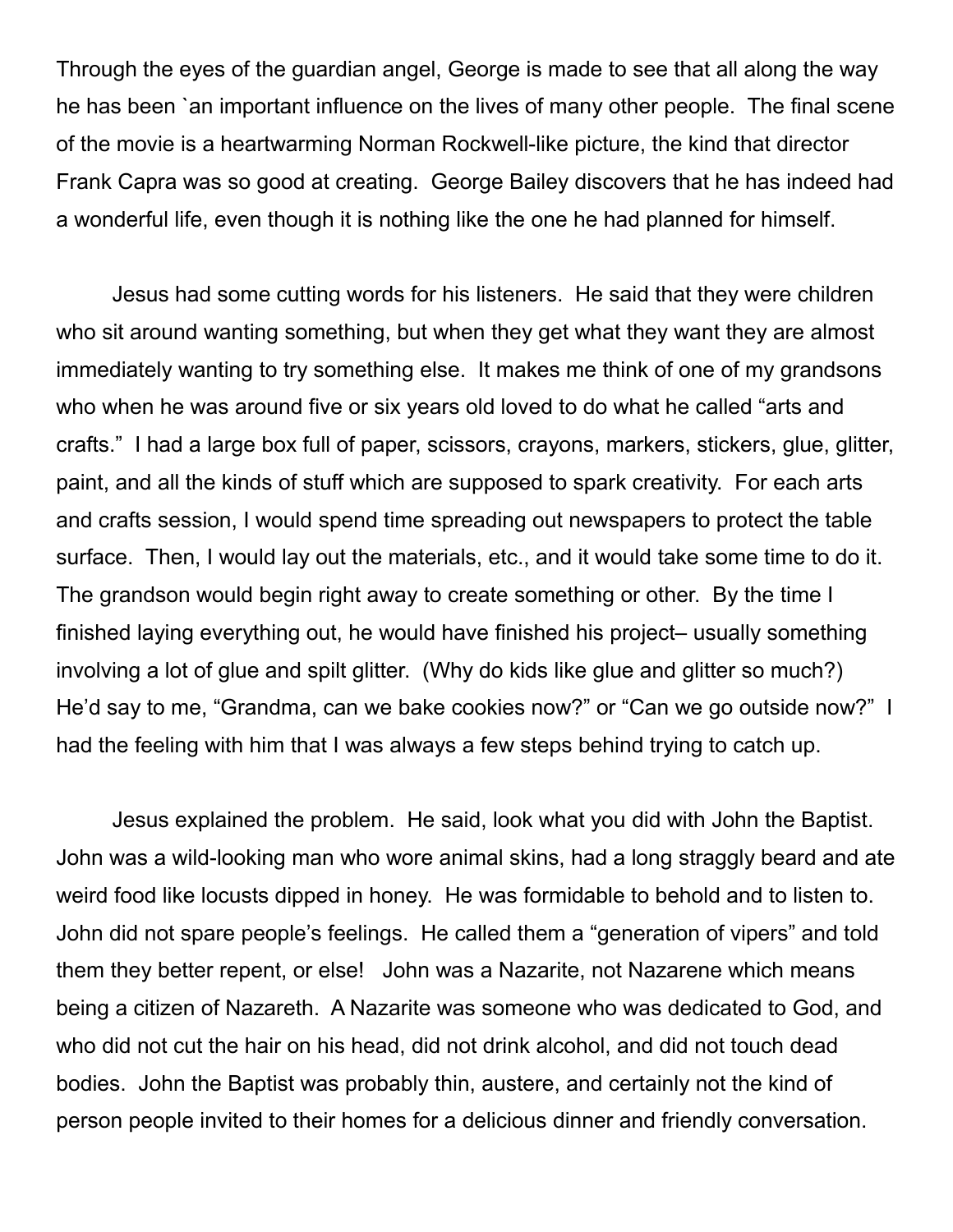For John the important message was "The Kingdom of God is at hand. The Messiah is coming. Get ready, this is no time to have business as usual."

Jesus, on the other hand, often had dinner at people's homes. In fact, it was not unusual for him to invite himself. He ate and drank with friends, and even with the ones considered the greatest sinners of all – the tax collectors like Matthew.

Jesus more or less told the people that they didn't know what they wanted. They criticized John for not being "one of the guys." And they criticized Jesus for being a "party animal." What were they looking for? What kind of Savior would make them happy? They were like my grandson going from one thing to another without really knowing how to stick with something very long. The people of Jesus' time were in reality looking for someone who they could make into their own image. What would the Savior of the world look like, be like? Well, he would have to be the one each of them could create for themselves. In other words, in their imaginings they were making idols. Instead of wanting to worship the Son of God who was there among them, they kept hoping that one who could pass their inspections would come along. They liked to worship the imaginary God of their own creation instead of the God who had created them. What they were looking for would eventually lead to their destruction.

We the people of the United States of America can learn from this story about Jesus. We need to look at our lives like Jimmy Stewart was forced to do in his role of George Bailey. We need to see that what we have here is a "wonderful life." It really is! If you do not feel grateful for the gift of life with which God has blessed you, what a shame that is. Is our country perfect? Of course not! Do we have problems? You better believe it! Right now the United States Congress is trying to figure out a solution for one of our biggest problems– the horrible national debt.

In 235 years our country has had many big, big problems to solve. And each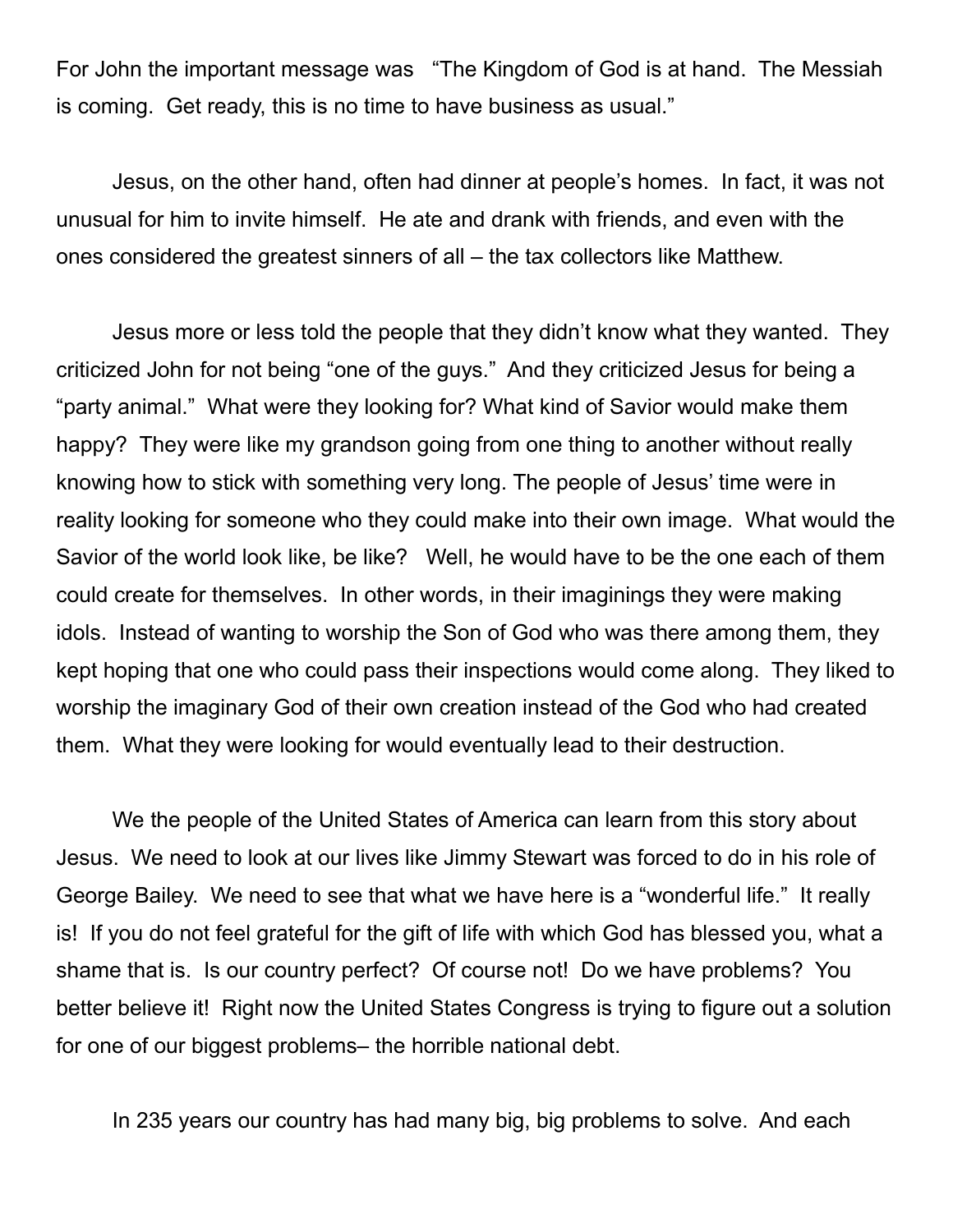time there have been men and women of valor and intelligence who have put everything they have into solving the problem at hand. In so doing many of them have sacrificed a lot. I read a biography of John Adams, our second President; and recently saw a miniseries on his life from before the Declaration of Independence through the time of his presidency. The sacrifices he and his family made were so amazing! The salary of the President and the appalling condition of the White House living quarters, caused Abigail Adams to tell her husband that she needed to return to the farm to run it in order to assure that there was enough money for their family to live on. The statesmen of those days did such hard work, and it must have been so frustrating.

People today are so impatient, aren't **we?** We want instant everything! But when John Adams was in France and his wife and children were back in America on their Massachusetts farm, news was always slow in coming. One of the children could be deathly ill, and he would not hear about it until the child either survived or died. Think about conducting diplomacy in that manner. Today we are accustomed to the fact that the Congress can carry on business while the President is at a summit of world leaders thousands of miles away on another continent. And if an important bill is passed which needs the President's immediate signature– there is technology which can make that happen.

We Americans are going to have to find a way to regain our patience and our self-sacrificing attitude toward being citizens of this great country. We are going to have to save our nation by being the people our country needs. The pioneers who crossed a vast wilderness of treacherous rolling rivers and impassable mountains were brave. With nothing but a will to make a better life in a great new land they were not the self-pitying kind of people. They worked their fingers to the bone, shared each others joys and sorrows- and there were plenty of them– and they led the way for so many others who came after them.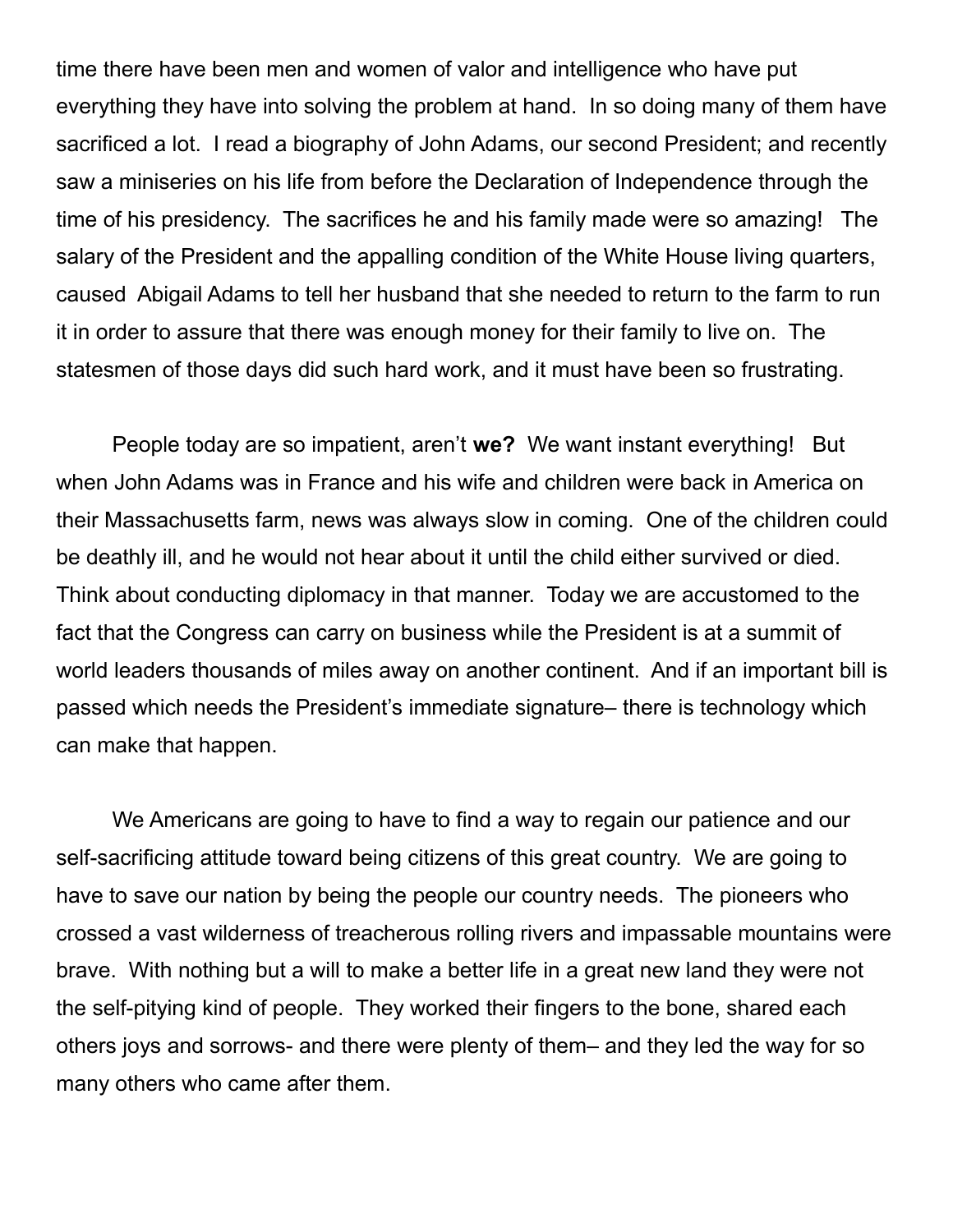We Americans are going to have to get used to the idea that life is a process. A young person cannot expect to go from high school into the kind of job his grandfather has after forty years. Working at McDonalds is a privilege! A couple cannot expect to start out with everything their parents have earned through their own sweat and tears of twenty or thirty years. People have to get used to the idea that real life is more like what George Bailey ended up with in Bedford Falls, than it is the kind he dreamed of having.

What will our future in this country be like? I don't know, and you probably don't know either. There are lots of questions. Will churches be counted on to do even more than they already do because the government will not have the funds? Will people have to work longer and retire on less? Will the cost of higher education become so high that a great percentage of our young people will not be able to go to college? What about health care and Social Security?

One thing I do know. The challenges will be difficult for a lot of people, the kind of people who sit on the street corner thinking about some perfect world but doing nothing about the world as it is. Hear again the words of Jesus.

"To what can I compare this generation? They are like children sitting in the marketplaces and calling out to others:

"'We played the pipe for you,

and you did not dance;

we sang a dirge,

and you did not mourn.'"

Let's vow not to be like them! On this great weekend of celebration of independence and freedom, let's dedicate ourselves, our **own** selves, to being better Christians and better Americans. Let us determine to put Jesus Christ first in our lives. Then, let us determine to develop again our individual and distinctive American